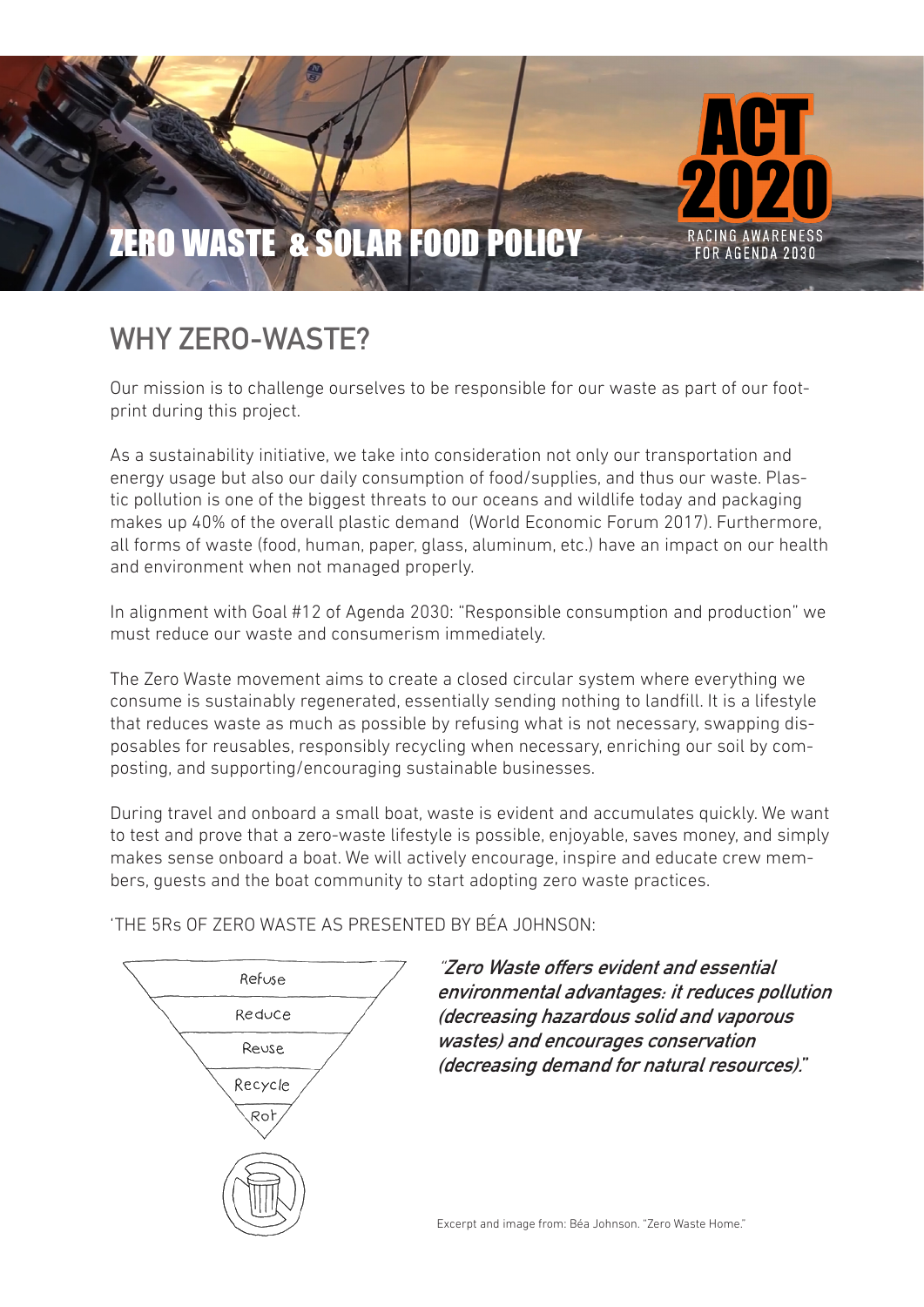# **WHY SOLAR FOOD?**

Our mission is practice conscious and sustainable food sourcing and cooking methods, what we call "Solar Food". It aims to avoid unsustainable practices imposed by large food corporations by reducing our consumption of imported foods, food packaging, pesticides, and factory animal products. Instead we have the opportunity to support local farms, sustainable small scale fisheries/meat production, implement zero waste, eat healthy organic and plant-based meals although not restricted to veganism. Additionally, we take into consideration the energy used to prepare, cook, preserve and store our food as part of our 100% Fossil Fuel Free initiative onboard.

Deforestation and unsustainable agricultural practices are casing rapid loss of biodiversity on earth. This directly affects human livelihood and well being, the extinction of animal, plant and insect populations (1 million species are at risk according to the UN) and also contributes to climate change.

Goal #15 of Agenda 2030 "Life on Land" urges us to eat a locally-based and sustainably sourced diet in order to halt and reverse desertification, land degradation, and biodiversity loss. Purchasing foods that are imported from far away places greatly contributes to carbon emissions during transportation on ships and airplanes. We will favor locally sourced ingredients that are fresher, more trustworthy and culturally relevant to our project.

Toxic pesticides, herbicides and fungicides used in agriculture are not only harmful to human health but also detrimental to the soil, waters, and wildlife. By choosing organic produce and ingredients we make a healthy contribution to ourselves and the planet.

Mono-crop agriculture, genetic modification and inhumane factory farming are detrimental to biodiversity, animal welfare, human health and contribute to climate change. By supporting small-batch local farms and sustainable wild sources of food, we vote with our wallets for food sovereignty.

> **"While substantial environmental impacts from food occur in the production phase (agriculture, food processing), house-holds influence these impacts through their dietary choices and habits. This consequently affects the environment through food-related energy consumption and waste generation."**

United Nations in Goal #12 of Agenda 2030 "Responsible consumption and production"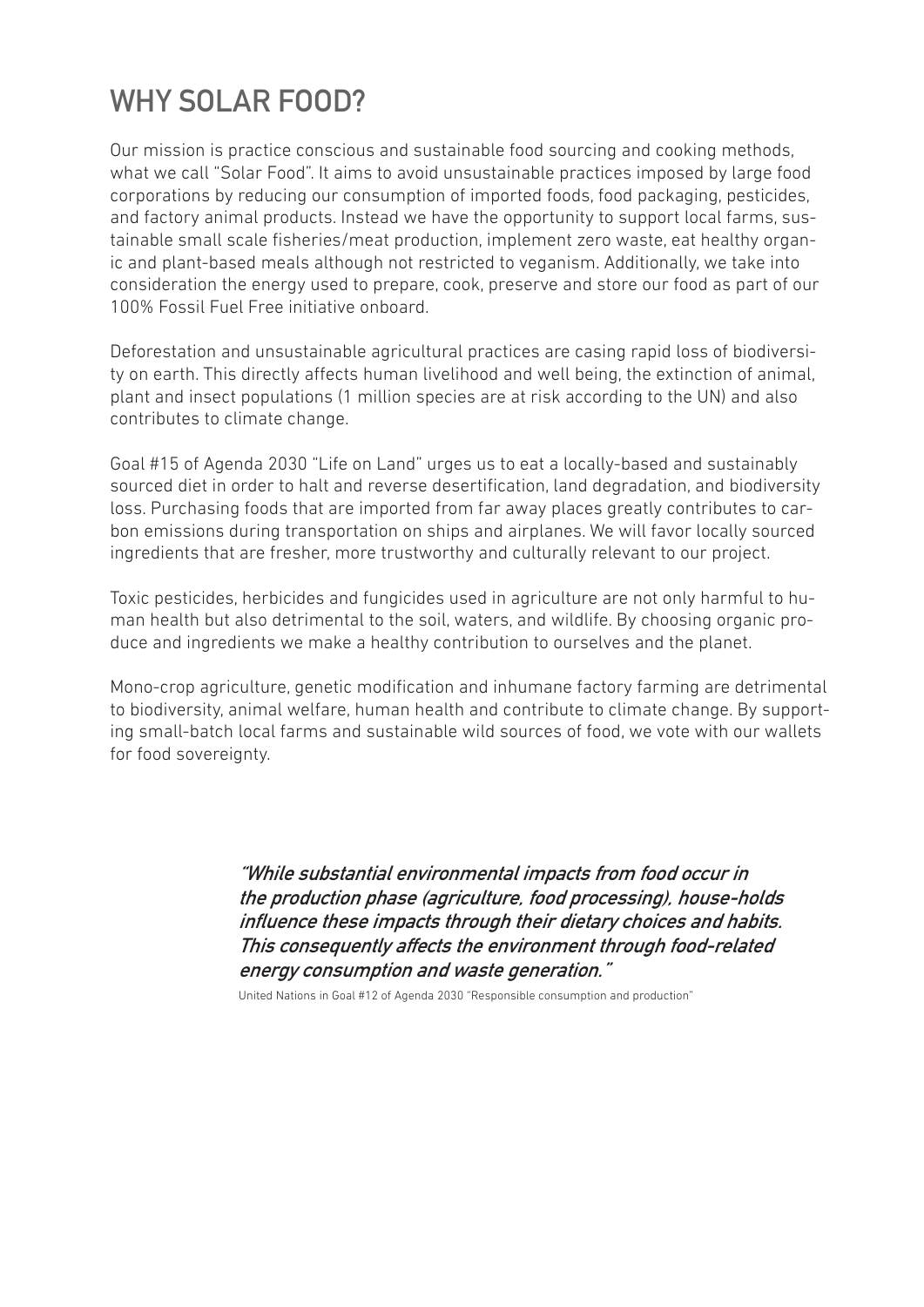# **ZERO WASTE & SOLAR FOOD POLICY**

## **1. TIMELINE**

Zero Waste and Solar Food Policy is in effect from the sealing of the plug at sail-off ceremony in Stockholm (June 5th) until arrival ceremony in Oslo (August date TBD). Policy applies to all crew members only during their participation "on duty" meaning when onboard the boat and within close surrounding areas at marinas, etc.

# **2. ZERO SINGLE-USE PLASTICS**

NO single-use plastics (hereafter referred to as "SUP") will be brought onboard or used by crew members while on duty for the duration of the project. SUP is any plastic item designed for one use only, including but not limited to plastic flatware, bags, plates, cups, bottles, food packaged, etc. Even if SUP can be used several times (washing plastic cutlery, etc.) we choose to eliminate SUP all together. Reusable alternatives will be provided to crew members.

## **3. ZERO FOSSIL FUEL**

We will use NO fossil fuels (i.e. butane, propane , etc.) for cooking or water heating. Instead we will explore sustainable cooking options, including solar oven, solar-powered induction hot plate, alcohol-burner, wonder-bag slow cooking, etc. Energy for cooking/heating will be generated by:

SUN: Solar ovens and battery storage from solar panels WIND/WATER: Battery storage from hydro generation FIRE: Sustainable and safe open fires without use of lighter-fluid

## **4. EXCEPTIONS**

Exceptions to the Policy may be made for necessary medications, first-aid-kit, and emergency preparedness.

## **5. THE FIVE Rs**

We will implement our interpretation of the 5 Rs in order:

#### **1) REFUSE:**

We will refuse all SUP and any items/freebies that are not absolutely needed for the project. We will request that our sponsored supplies or purchases we make are sent with plastic-free shipping materials that are 100% recyclable (i.e. cardboard only).

#### **2) REDUCE:**

Supplies onboard the boat will be re-evaluated prior to the launch of the project, reducing unnecessary items and convenience goods that cause waste. Crew members are asked to pack minimally and keep SUP items at home. In the rare case that a SUP must be brought onboard (medication, etc.), it is of the responsibility of the crew member to take it back with them.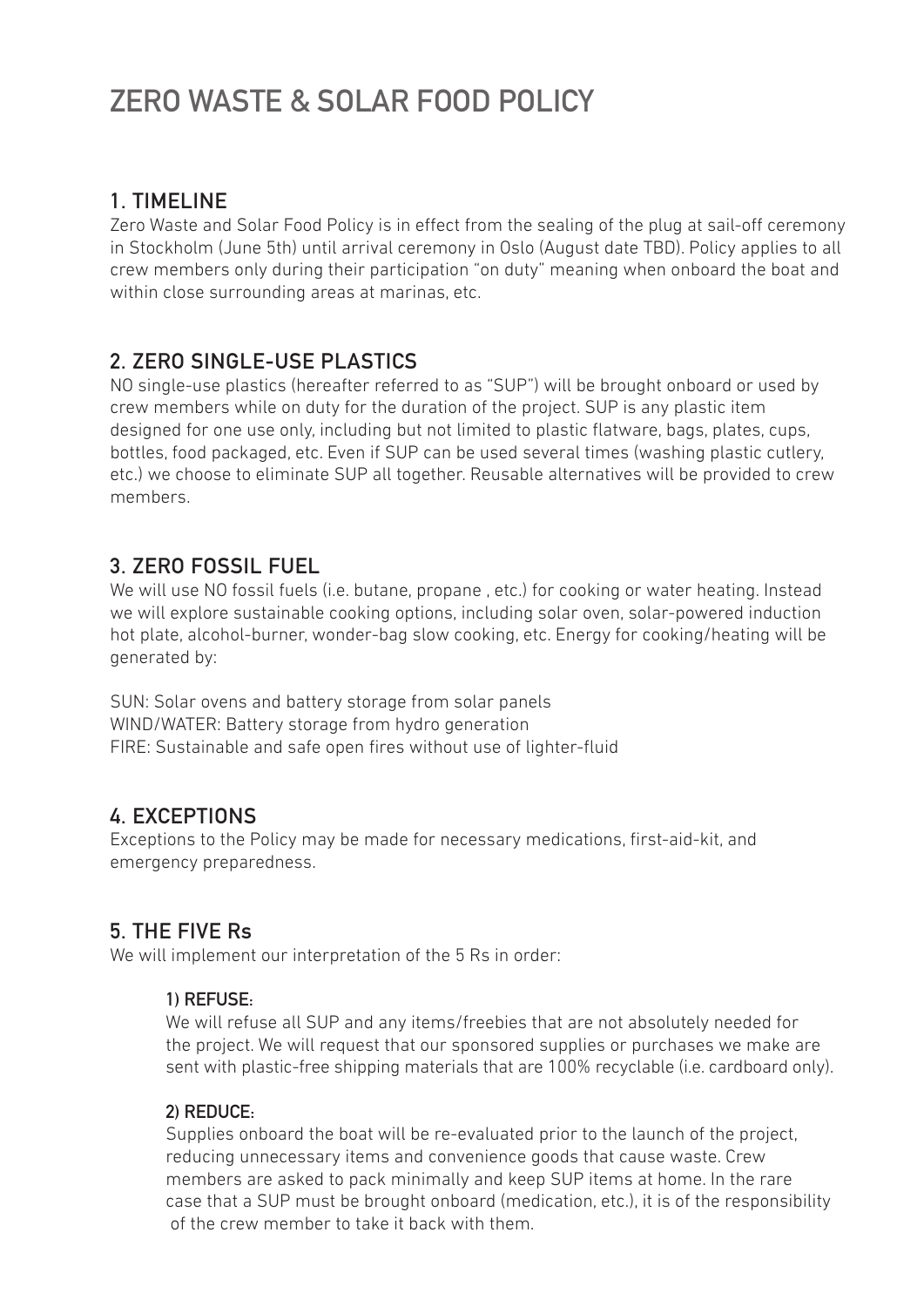#### **3) REUSE:**

The boat will be equipped with reusable bags, wrappers and containers for zerowaste grocery shopping and take-out food. Crew members are encouraged to swap their own disposable items for reusables and guidance for this will be available.

#### **4) RECYCLE:**

Supplies that cannot be refused, reduced or reused, can be purchased in 100% recyclable packaging, with preference of paper, glass or aluminum over plastic. Local recycling polices will be researched as we enter into different cities/countries and all recyclables consumed by crew members on duty will be saved in a designated container onboard for Guri\* to document and sort. NO recyclables will be dumped overboard.

#### **5) ROT**

All food scraps and compostable items will either be composted in our onboard composter or saved to compost on land, buried in small quantities underground or brought to farms we visit. NO food scraps will be dumped overboard. See more in 12. FOOD WASTE.

Additionally we've added a 6th R "Return" below to account for failures and unexpected landfill waste we may encounter. Our zero waste policy is an experiment and educational effort above all:

#### **6) RETURN**

We will be 100% honest about our waste management and work together as a team to help each other change our habits. Any waste that fails to meet the 5 Rs in our policy above (anything that would go to landfill) will be collected in a "zero-waste fails" container for the duration of the project. It will be displayed to the public, and when possible returned by mail to the producer/supplier with a suggestion for an alternative. Any plastic and litter we find at sea or during the project will be collected in a separate container to be displayed at the end of the project and offered to a chosen artist as materials for a sculpture art statement.

# **6. PROVISIONS**

All food ingredients will be bought package-free and sourced directly from small local organic farms whenever possible. Animal products we choose to consume will only be sustainable meats, fish, dairy and eggs from humanly raised and/or wild sources. It is our ambition to see the animal product sources first hand during farm visits. Secondly to select animal products produced under certifications that we trust. Our dry plant-based groceries will be purchased package free in bulk where we can provide our own reusable bags and containers. Findings will be added to the online resource map, Zero Waste Home Bulk App by Bea Johnson. Food sourcing and groceries are the responsibility of Guri\* and provided to all crew members.

# **7. FOOD STORAGE**

Refrigerator onboard is solar powered, additionally a solar cooler/freezer may be used.